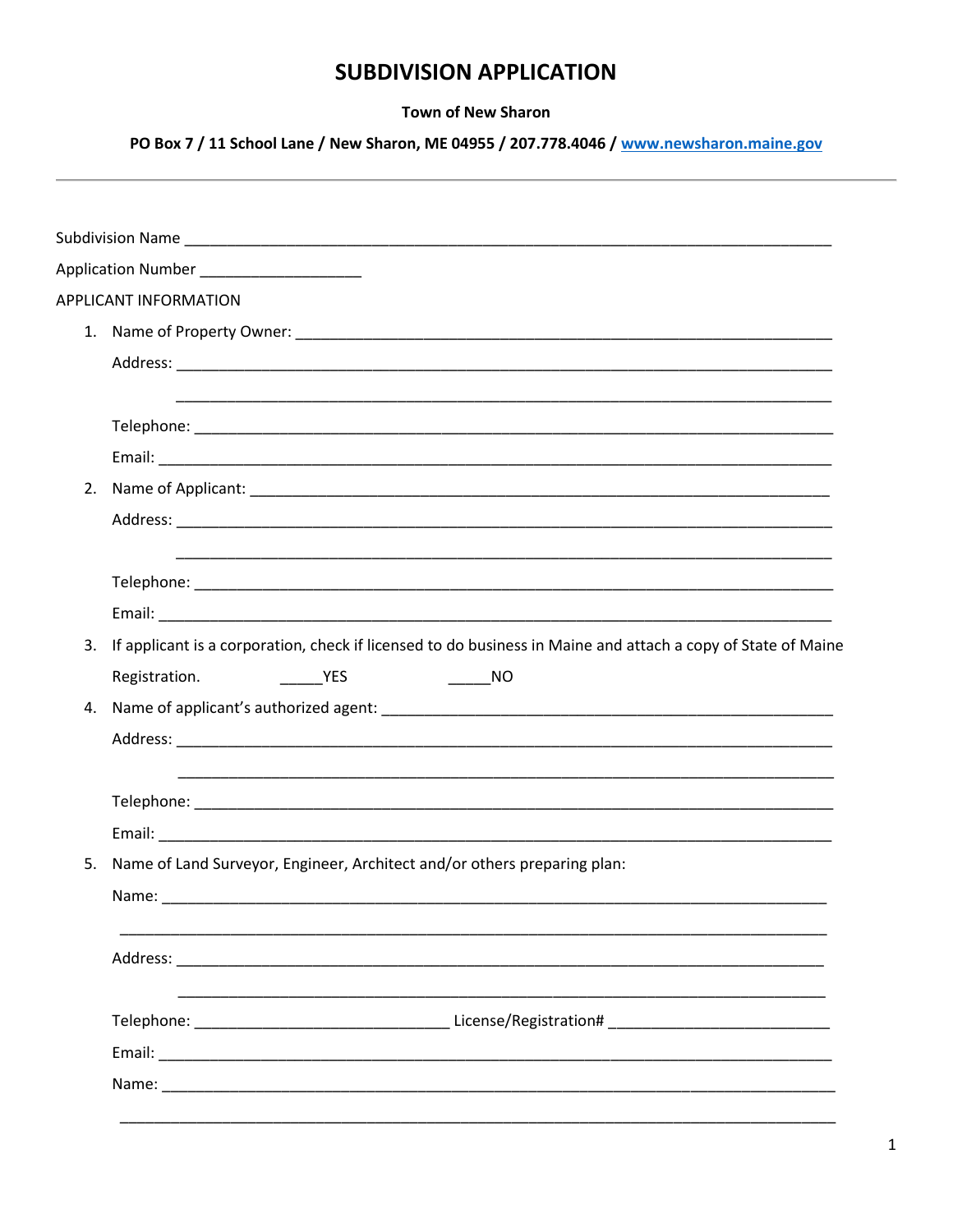| 6. | All correspondence regarding this application should be sent to:                                                                   |                       |                                              |           |  |  |           |  |  |
|----|------------------------------------------------------------------------------------------------------------------------------------|-----------------------|----------------------------------------------|-----------|--|--|-----------|--|--|
|    |                                                                                                                                    |                       |                                              |           |  |  |           |  |  |
|    |                                                                                                                                    |                       |                                              |           |  |  |           |  |  |
|    |                                                                                                                                    |                       |                                              |           |  |  |           |  |  |
|    |                                                                                                                                    |                       |                                              |           |  |  |           |  |  |
|    | 7. What legal interest does the applicant have in the property to be developed (ownership, option, purchase and                    |                       |                                              |           |  |  |           |  |  |
|    | sales contract, etc.)?                                                                                                             |                       |                                              |           |  |  |           |  |  |
|    |                                                                                                                                    |                       |                                              |           |  |  |           |  |  |
| 8. | What interest does the applicant have in any abutting property? (Include tax map and lot number)                                   |                       |                                              |           |  |  |           |  |  |
|    |                                                                                                                                    |                       |                                              |           |  |  |           |  |  |
|    | <b>LAND INFORMATION</b>                                                                                                            |                       |                                              |           |  |  |           |  |  |
|    | 9. Location of Property (from County Registry of Deeds) Book ________ Page ______                                                  |                       |                                              |           |  |  |           |  |  |
|    |                                                                                                                                    |                       |                                              |           |  |  |           |  |  |
|    |                                                                                                                                    |                       |                                              |           |  |  |           |  |  |
|    |                                                                                                                                    |                       | (from Tax Maps) Map _________ Lot(s) _______ |           |  |  |           |  |  |
|    | 10. Is any portion of the property within 250 feet of the high water mark of a pond, stream, river or state identified<br>wetland? | <b>Example 19 YES</b> |                                              | <b>NO</b> |  |  |           |  |  |
|    |                                                                                                                                    |                       |                                              |           |  |  |           |  |  |
|    |                                                                                                                                    |                       |                                              |           |  |  |           |  |  |
|    | 13. Indicate the nature of any restrictive covenants to be placed in the deeds:                                                    |                       |                                              |           |  |  |           |  |  |
|    |                                                                                                                                    |                       |                                              |           |  |  |           |  |  |
|    |                                                                                                                                    |                       |                                              |           |  |  |           |  |  |
|    |                                                                                                                                    |                       |                                              |           |  |  | <b>NO</b> |  |  |
|    | Have the boundaries of this parcel changed within the past 5 years because of other divisions or transfers?                        |                       |                                              |           |  |  |           |  |  |
|    | <b>EXAMPLE</b>                                                                                                                     |                       | <b>NO</b>                                    |           |  |  |           |  |  |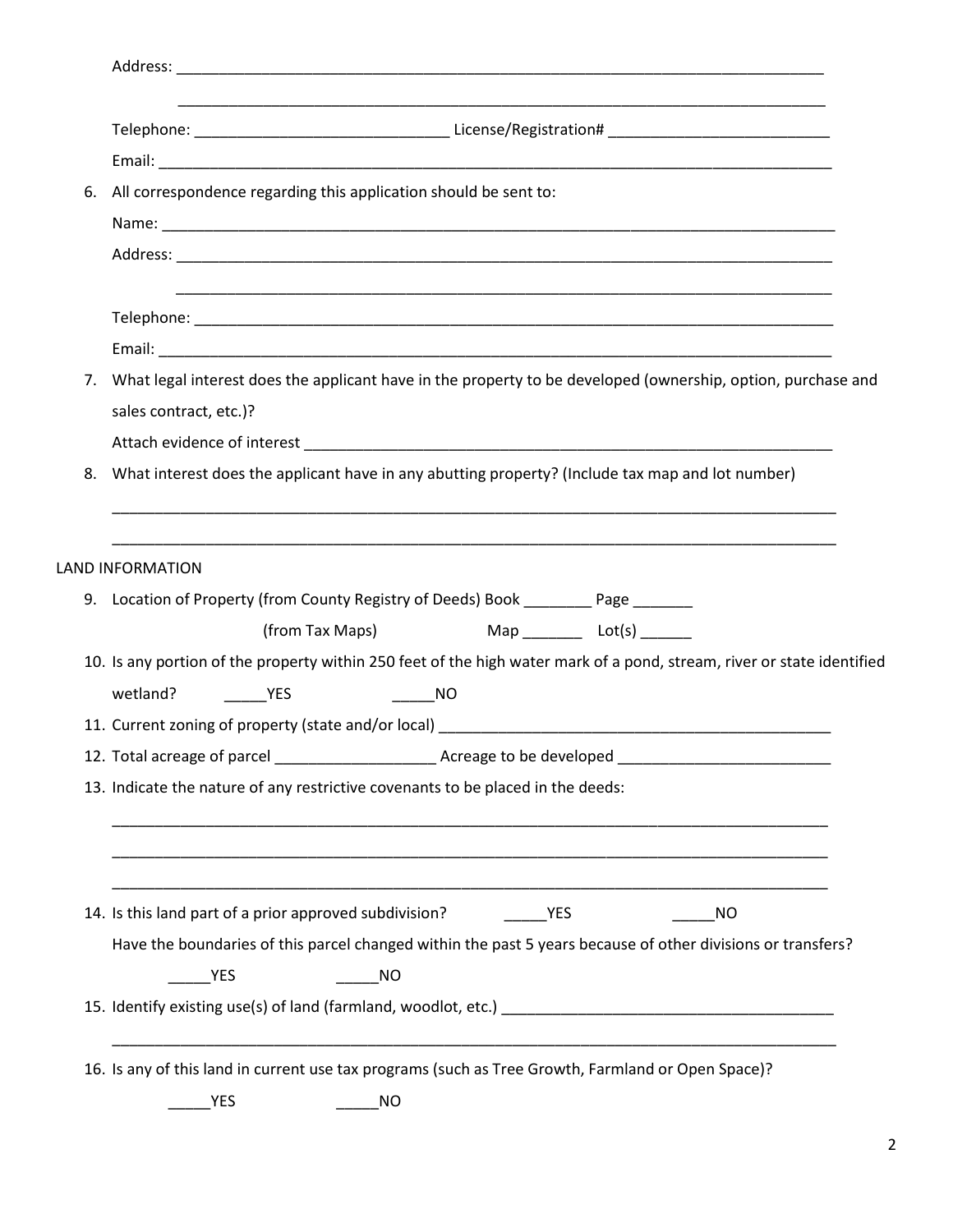| <b>YES</b>                                                                                             | <b>NO</b>                                        |                   |           |              |                                                                                                                       |
|--------------------------------------------------------------------------------------------------------|--------------------------------------------------|-------------------|-----------|--------------|-----------------------------------------------------------------------------------------------------------------------|
|                                                                                                        | Does the parcel include any water bodies?        | <b>Example 25</b> |           |              | <b>NO</b>                                                                                                             |
|                                                                                                        |                                                  |                   |           |              | Is any portion of the property within a special flood hazard area as identified by the Federal Emergency              |
| <b>Management Agency?</b>                                                                              |                                                  |                   | YES       |              | <b>NO</b>                                                                                                             |
| 18. List below the names and mailing addresses of abutting property owners and owners across the road: |                                                  |                   |           |              |                                                                                                                       |
| Name                                                                                                   |                                                  | Address           |           |              |                                                                                                                       |
|                                                                                                        |                                                  |                   |           |              |                                                                                                                       |
|                                                                                                        |                                                  |                   |           |              |                                                                                                                       |
|                                                                                                        |                                                  |                   |           |              |                                                                                                                       |
|                                                                                                        |                                                  |                   |           |              |                                                                                                                       |
|                                                                                                        |                                                  |                   |           |              |                                                                                                                       |
|                                                                                                        |                                                  |                   |           |              |                                                                                                                       |
|                                                                                                        |                                                  |                   |           |              | <u> 1989 - Johann John Stein, markin fan it ferskearre fan it ferskearre fan it ferskearre fan it ferskearre fan </u> |
|                                                                                                        |                                                  |                   |           |              |                                                                                                                       |
| <b>GENERAL INFORMATION</b>                                                                             |                                                  |                   |           |              |                                                                                                                       |
|                                                                                                        |                                                  |                   |           |              |                                                                                                                       |
|                                                                                                        |                                                  |                   |           |              |                                                                                                                       |
|                                                                                                        |                                                  |                   |           |              |                                                                                                                       |
|                                                                                                        |                                                  |                   |           |              |                                                                                                                       |
|                                                                                                        |                                                  |                   |           |              |                                                                                                                       |
| 23. Does this development require construction of on-site public works or facilities?                  |                                                  |                   |           |              |                                                                                                                       |
|                                                                                                        | YES                                              |                   | <b>NO</b> | Check which: |                                                                                                                       |
|                                                                                                        | _________ roads _________________ storm drainage |                   |           |              |                                                                                                                       |
|                                                                                                        | _________ sidewalks __________ water lines       |                   |           |              |                                                                                                                       |
|                                                                                                        |                                                  |                   |           |              |                                                                                                                       |
|                                                                                                        |                                                  |                   |           |              |                                                                                                                       |
| 25. Does this development require off-site public works or facilities?                                 |                                                  |                   |           |              |                                                                                                                       |
|                                                                                                        | <b>Example 19</b>                                |                   | <b>NO</b> | Check which: |                                                                                                                       |
| __________ roads                                                                                       | __________ storm drainage                        |                   |           |              |                                                                                                                       |
|                                                                                                        | ________ sidewalks _________ water lines         |                   |           |              |                                                                                                                       |